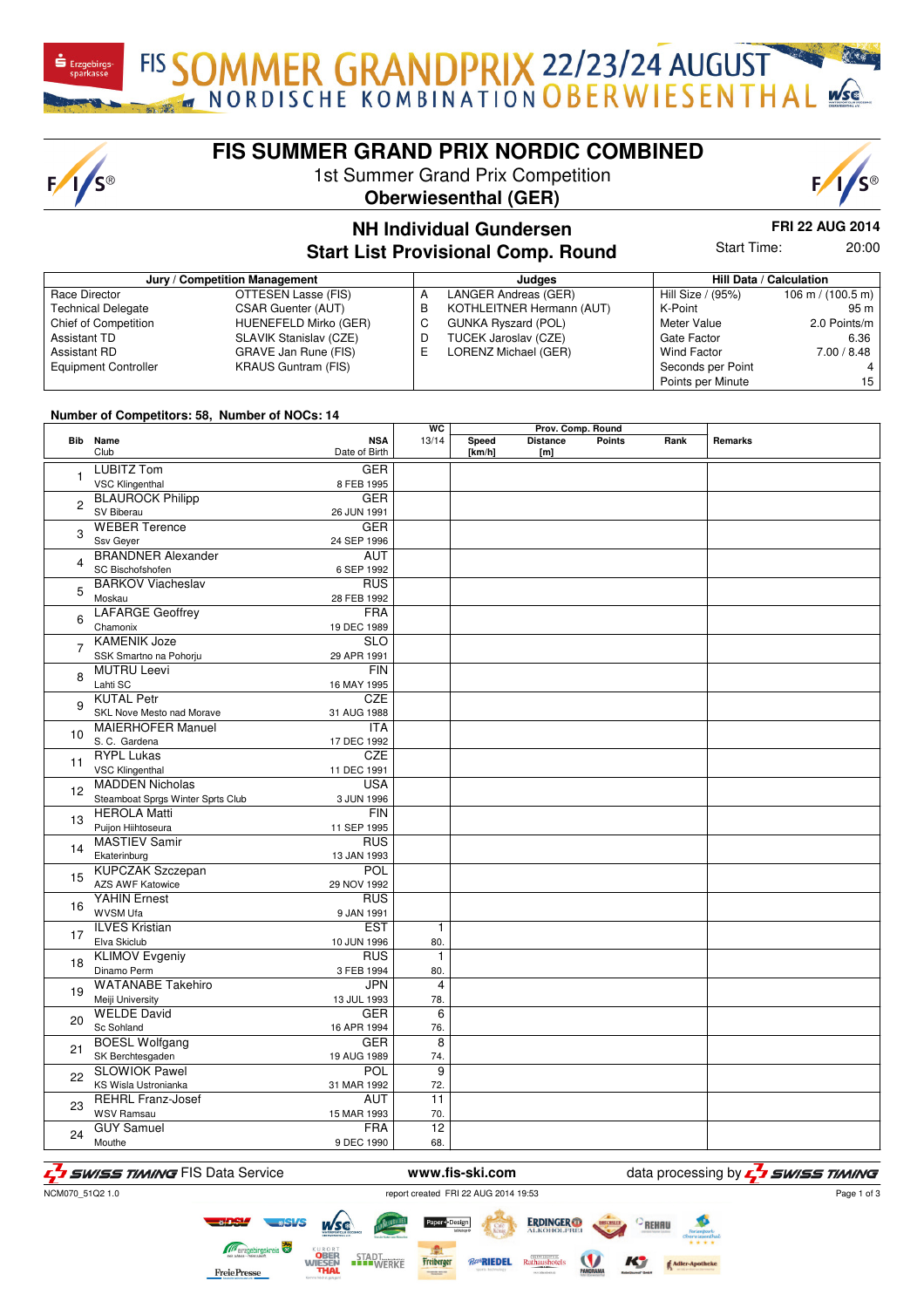FIS SOMMER GRANDPRIX 22/23/24 AUGUST

#### **FIS SUMMER GRAND PRIX NORDIC COMBINED**

1st Summer Grand Prix Competition

 $F/I/S^{\circledcirc}$ 





#### **NH Individual Gundersen Start List Provisional Comp. Round**

**FRI 22 AUG 2014** Start Time: 20:00

|    | <b>Bib</b> Name                                 | <b>NSA</b>                | $\overline{wc}$<br>13/14 | Speed  | Prov. Comp. Round<br><b>Distance</b> | <b>Points</b> | Rank | Remarks |
|----|-------------------------------------------------|---------------------------|--------------------------|--------|--------------------------------------|---------------|------|---------|
|    | Club                                            | Date of Birth             |                          | [km/h] | [m]                                  |               |      |         |
|    | <b>RYYNAENEN Janne</b>                          | <b>FIN</b>                | 16                       |        |                                      |               |      |         |
| 25 | Ounasvaaran Hiihtoseura                         | 1 JAN 1988                | 64.                      |        |                                      |               |      |         |
| 26 | <b>TIIRMAA Karl-August</b>                      | <b>EST</b>                | 18                       |        |                                      |               |      |         |
|    | Sportclub Otepää                                | 7 JUL 1989                | 60.                      |        |                                      |               |      |         |
| 27 | <b>MARTIN Nicolas</b>                           | <b>FRA</b>                | 21                       |        |                                      |               |      |         |
|    | Les Contamines Montjoie                         | 19 APR 1989               | 58.                      |        |                                      |               |      |         |
| 28 | <b>BERLOT Gasper</b>                            | <b>SLO</b>                | $\overline{25}$          |        |                                      |               |      |         |
|    | SSK Velenje                                     | 6 AUG 1990                | 54.                      |        |                                      |               |      |         |
| 29 | <b>PICHLMAYER Marco</b>                         | AUT                       | 26                       |        |                                      |               |      |         |
|    | <b>WSC Bad Mitterndorf</b>                      | 27 JUL 1987               | 53.                      |        |                                      |               |      |         |
| 30 | <b>GREIDERER Lukas</b>                          | AUT                       | $\overline{33}$          |        |                                      |               |      |         |
|    | HSV Absam- Bergisel<br><b>LEMMERER Harald</b>   | 8 JUL 1993<br>AUT         | 47.<br>45                |        |                                      |               |      |         |
| 31 | <b>WSV Bad Mitterndorf</b>                      | 30 DEC 1991               | 44.                      |        |                                      |               |      |         |
|    | <b>PORTYK Tomas</b>                             | <b>CZE</b>                | 50                       |        |                                      |               |      |         |
| 32 | LSK Lomnice nad Popelkou                        | 6 APR 1996                | 40.                      |        |                                      |               |      |         |
|    | <b>HAUG Tobias</b>                              | <b>GER</b>                | 50                       |        |                                      |               |      |         |
| 33 | SV Baiersbronn                                  | 25 JUN 1993               | 40.                      |        |                                      |               |      |         |
|    | <b>LANGE Jakob</b>                              | <b>GER</b>                | 55                       |        |                                      |               |      |         |
| 34 | Wsv Kiefersfelden                               | 5 AUG 1995                | 39.                      |        |                                      |               |      |         |
|    | <b>LAHEURTE Maxime</b>                          | <b>FRA</b>                | 66                       |        |                                      |               |      |         |
| 35 | Douanes Geradmer                                | 20 MAY 1985               | 38.                      |        |                                      |               |      |         |
| 36 | <b>COSTA Samuel</b>                             | ITA                       | 87                       |        |                                      |               |      |         |
|    | G.S. Fiamme Oro                                 | 30 NOV 1992               | 36.                      |        |                                      |               |      |         |
| 37 | <b>WATABE Yoshito</b>                           | <b>JPN</b>                | $\overline{97}$          |        |                                      |               |      |         |
|    | <b>Waseda University</b>                        | 4 OCT 1991                | 32.                      |        |                                      |               |      |         |
| 38 | <b>BAUER Armin</b>                              | <b>ITA</b>                | $\overline{97}$          |        |                                      |               |      |         |
|    | G.S. Fiamme Gialle                              | 15 JUL 1990               | 32.                      |        |                                      |               |      |         |
| 39 | <b>SEIDL Mario</b>                              | AUT                       | 102                      |        |                                      |               |      |         |
|    | TSU St. Veit                                    | 8 DEC 1992                | 31.                      |        |                                      |               |      |         |
| 40 | <b>KJELBOTN Thomas</b>                          | <b>NOR</b>                | 115                      |        |                                      |               |      |         |
|    | Bardu IL                                        | 26 JUN 1986<br><b>SLO</b> | 30.<br>130               |        |                                      |               |      |         |
| 41 | JELENKO Marjan<br>SSK Velenje                   | 22 JUL 1991               | 27.                      |        |                                      |               |      |         |
|    | <b>FAISST Manuel</b>                            | <b>GER</b>                | 149                      |        |                                      |               |      |         |
| 42 | SV Baiersbronn                                  | 11 JAN 1993               | 26.                      |        |                                      |               |      |         |
|    | <b>DVORAK Miroslav</b>                          | <b>CZE</b>                | 212                      |        |                                      |               |      |         |
| 43 | ASS Dukla Liberec                               | 3 MAR 1987                | 23.                      |        |                                      |               |      |         |
|    | <b>HEROLA IIkka</b>                             | <b>FIN</b>                | 228                      |        |                                      |               |      |         |
| 44 | Puijon Hiihtoseura                              | 22 JUN 1995               | 22.                      |        |                                      |               |      |         |
|    | <b>HUG Tim</b>                                  | SUI                       | 248                      |        |                                      |               |      |         |
| 45 | SC Gerlafingen                                  | 11 AUG 1987               | 21.                      |        |                                      |               |      |         |
|    | <b>BRAUD Francois</b>                           | <b>FRA</b>                | 252                      |        |                                      |               |      |         |
| 46 | <b>SC Chamonix</b>                              | 27 JUL 1986               | 20.                      |        |                                      |               |      |         |
| 47 | <b>PITTIN Alessandro</b>                        | <b>ITA</b>                | 285                      |        |                                      |               |      |         |
|    | G.S. Fiamme Gialle                              | 11 FEB 1990               | 17.                      |        |                                      |               |      |         |
| 48 | <b>GRUBER Bernhard</b>                          | AUT                       | 292                      |        |                                      |               |      |         |
|    | SC Bischofshofen                                | 12 AUG 1982               | 16.                      |        |                                      |               |      |         |
| 49 | <b>EDELMANN Tino</b>                            | <b>GER</b>                | 304                      |        |                                      |               |      |         |
|    | SC Motor Zella-Mehlis                           | 13 APR 1985               | 15.                      |        |                                      |               |      |         |
| 50 | <b>SCHMID Jan</b>                               | <b>NOR</b>                | 324                      |        |                                      |               |      |         |
|    | Sjetne IL                                       | 24 NOV 1983               | 14.                      |        |                                      |               |      |         |
| 51 | <b>KIRCHEISEN Bjoern</b>                        | GER                       | 340                      |        |                                      |               |      |         |
|    | WSV 08 Johanngeorgenstadt                       | 6 AUG 1983                | 12.                      |        |                                      |               |      |         |
| 52 | <b>BIELER Christoph</b><br>HSV Absam - Bergisel | <b>AUT</b><br>28 OCT 1977 | 349                      |        |                                      |               |      |         |
|    |                                                 |                           | 11.                      |        |                                      |               |      |         |